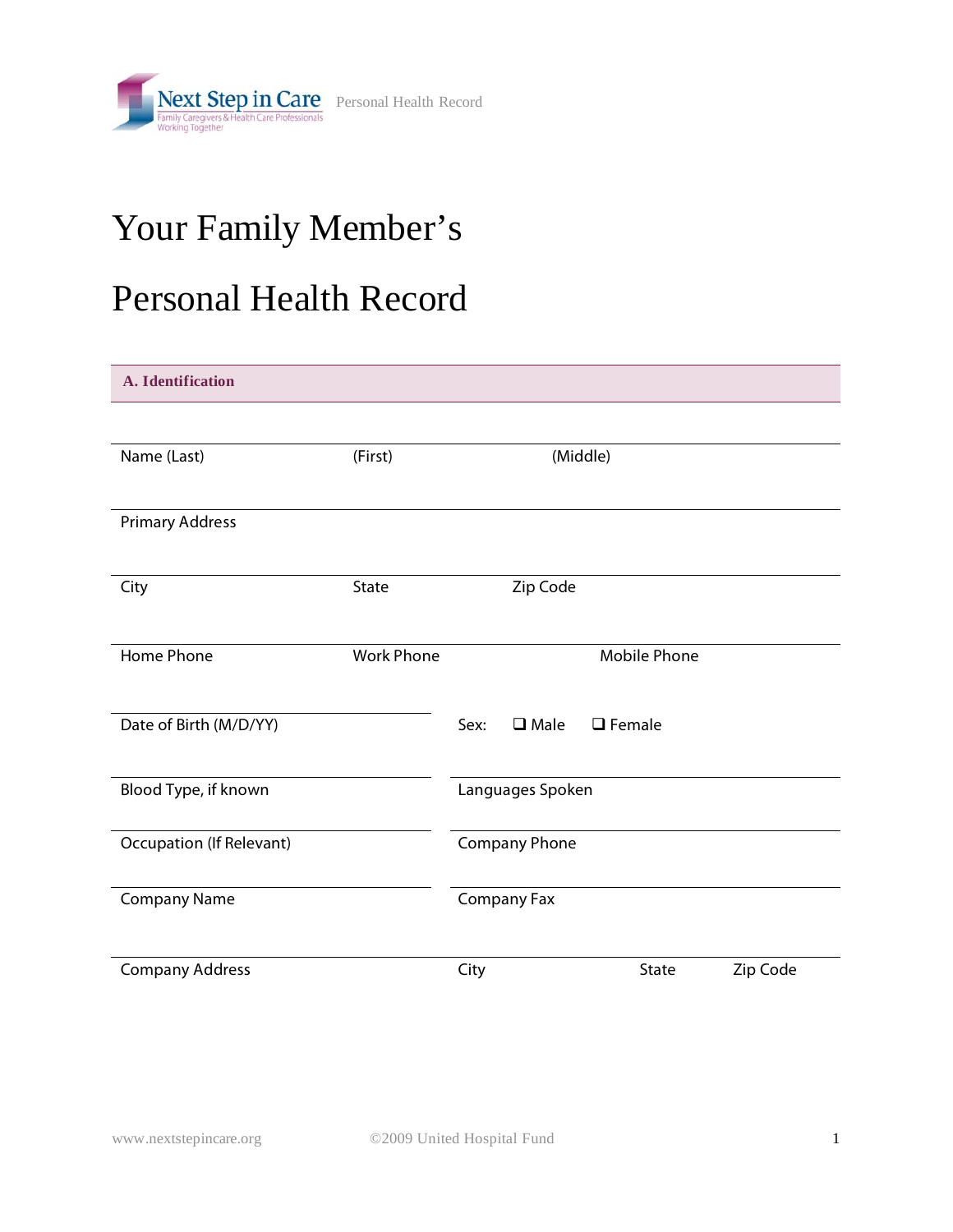

**B. Emergency Contacts** 

| In Case of Emergency, Notify (Primary Contact)   |                   |                       | Relationship |  |
|--------------------------------------------------|-------------------|-----------------------|--------------|--|
| <b>Address</b>                                   | City              | State                 | Zip Code     |  |
| Home Phone                                       | <b>Work Phone</b> | <b>Cellular Phone</b> |              |  |
| In Case of Emergency, Notify (Secondary Contact) |                   | Relationship          |              |  |
| <b>Address</b>                                   | City              | <b>State</b>          | Zip Code     |  |
| Home Phone                                       | <b>Work Phone</b> | <b>Cellular Phone</b> |              |  |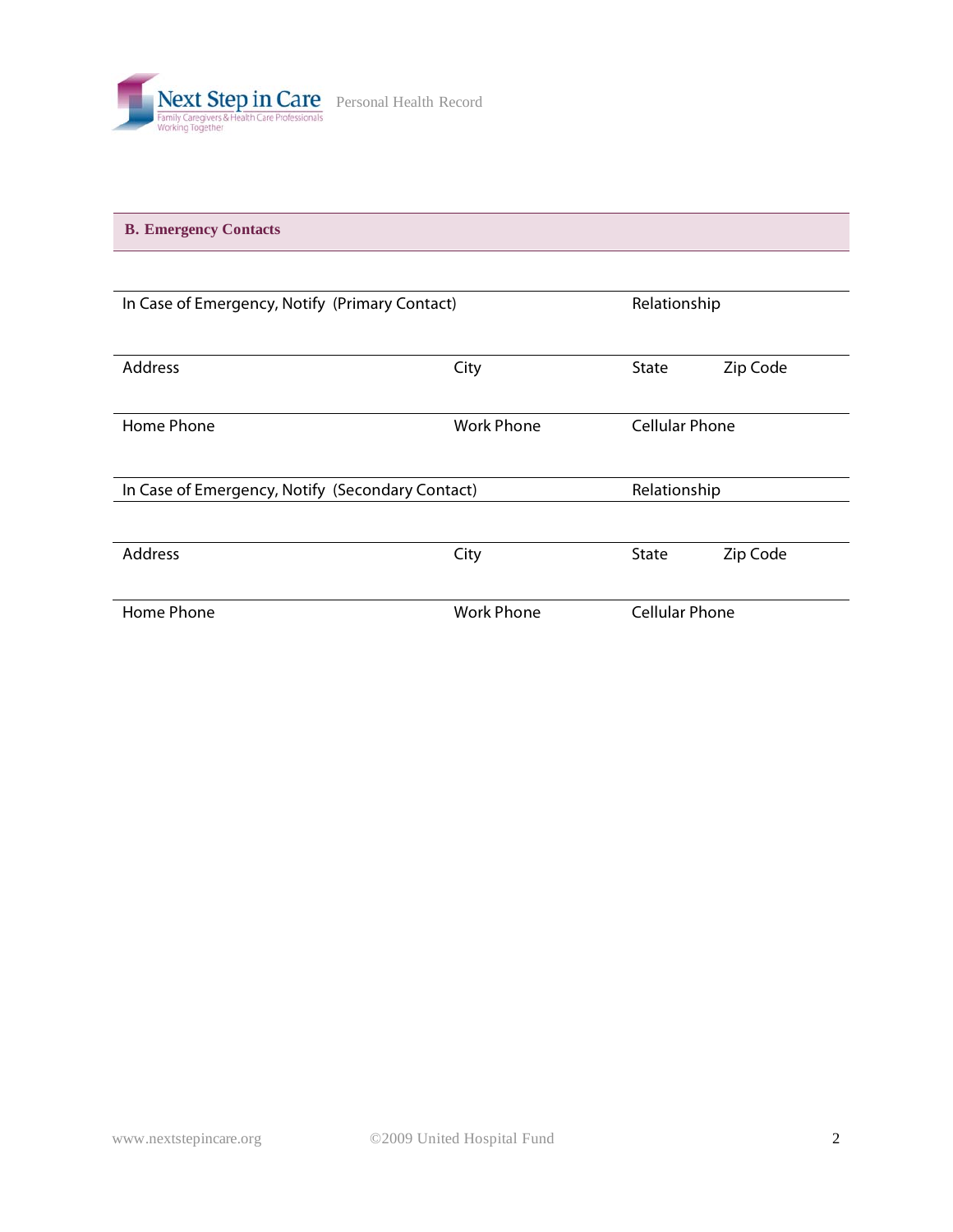

| <b>C. Health Insurance Information</b>                                                            |
|---------------------------------------------------------------------------------------------------|
| Primary Health Insurance Provider Type: □ Private □ Medicare<br>$\Box$ Medicaid<br>$\Box$ Other   |
| Member (ID) Number:                                                                               |
| <b>Company Name (if Private)</b><br><b>Group Plan Number:</b>                                     |
|                                                                                                   |
| <b>Phone Number</b><br>Primary Insured (name, if different from part A of this form)              |
| Primary Insured's Employer (if relevant)<br><b>Employer Phone Number</b>                          |
|                                                                                                   |
| Secondary Health Insurance Provider Type: □ Private □ Medicare<br>$\Box$ Medicaid<br>$\Box$ Other |
| Member (ID) Number:                                                                               |
| <b>Company Name (if Private)</b><br><b>Group Plan Number:</b>                                     |
|                                                                                                   |
| <b>Phone Number</b><br>Primary Insured (name, if different from part A of this form)              |
| <b>Employer Phone Number</b><br>Primary Insured's Employer (if relevant)                          |
|                                                                                                   |
| $\Box$ Medicaid<br>Secondary Health Insurance Provider Type: □ Private □ Medicare<br>$\Box$ Other |
| Member (ID) Number:                                                                               |
| <b>Company Name (if Private)</b><br>Group Plan Number:                                            |
|                                                                                                   |
| <b>Phone Number</b><br>Primary Insured (name, if different from part A of this form)              |
| Primary Insured's Employer (if relevant)<br><b>Employer Phone Number</b>                          |
|                                                                                                   |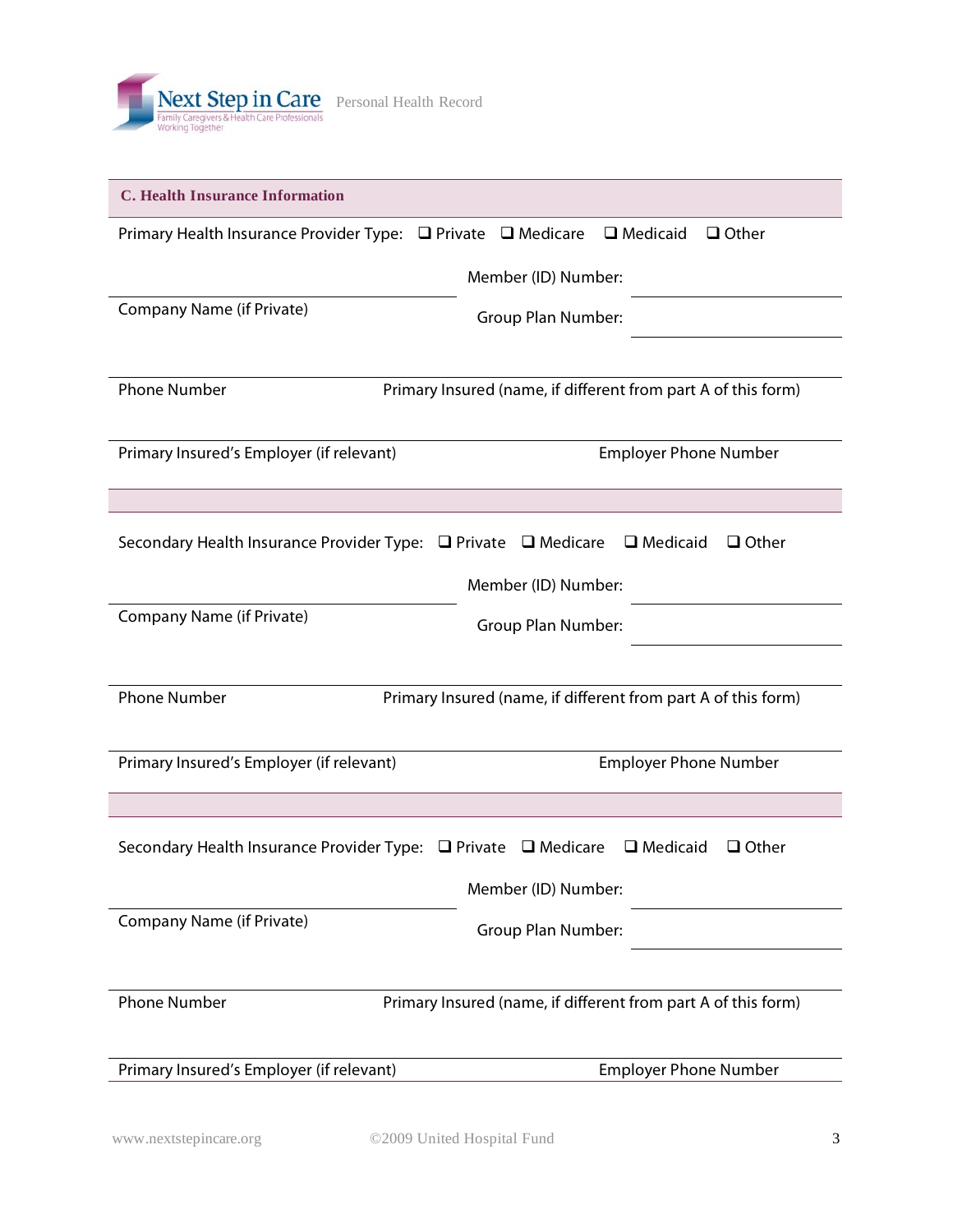

## **D. Advance Directives**

*(includes Health Care Proxy, Living Will and Power of Attorney)* 

**Health Care Proxy** *(complete the information about the person named as the agent on your family member's Health Care Proxy form)*

| Name                                                                                        | Phone                                                                    | <b>Mobile Phone</b> | <b>Work Phone</b> |  |  |  |  |  |
|---------------------------------------------------------------------------------------------|--------------------------------------------------------------------------|---------------------|-------------------|--|--|--|--|--|
| <b>Agent Address</b>                                                                        | City                                                                     | State               | Zip Code          |  |  |  |  |  |
| <b>Agent Work Address</b>                                                                   | City                                                                     | State               | Zip Code          |  |  |  |  |  |
|                                                                                             | Document Location (physical location, for ex. safe deposit box)          |                     |                   |  |  |  |  |  |
|                                                                                             | Document Contact (person with access to document)                        | <b>Phone Number</b> |                   |  |  |  |  |  |
| <b>Living Will</b>                                                                          |                                                                          |                     |                   |  |  |  |  |  |
|                                                                                             | Document Location (physical location, for ex. safe deposit box)          |                     |                   |  |  |  |  |  |
|                                                                                             | Document Contact (person with access to document)                        | <b>Phone Number</b> |                   |  |  |  |  |  |
| Power of Attorney (complete the information about the person who has the Power of Attorney) |                                                                          |                     |                   |  |  |  |  |  |
| Name                                                                                        | Phone                                                                    | <b>Mobile Phone</b> | <b>Work Phone</b> |  |  |  |  |  |
| <b>Address</b>                                                                              | City                                                                     | State               | Zip Code          |  |  |  |  |  |
| <b>Work Address</b>                                                                         | City                                                                     | State               | Zip Code          |  |  |  |  |  |
|                                                                                             | Document Location (physical location, for ex. safe deposit box)          |                     |                   |  |  |  |  |  |
|                                                                                             | Document Contact (person with access to document)<br><b>Phone Number</b> |                     |                   |  |  |  |  |  |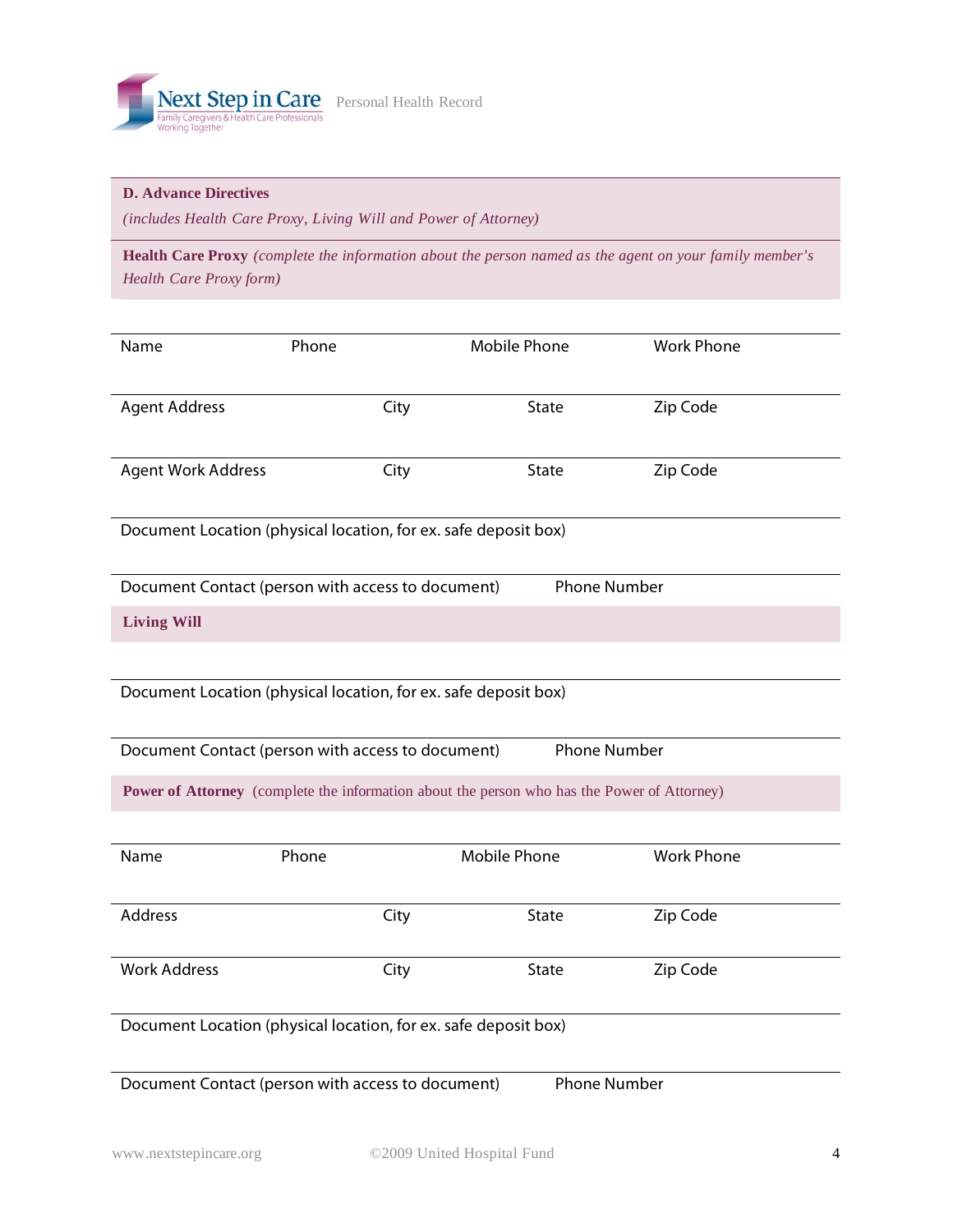

## **E. Allergies/Drug Sensitivities**

 *(include medications, foods, environmental factors and/or other)* 

| <b>Allergen</b> | <b>Reaction</b> | <b>Last Occurrence</b> | <b>Treatment</b> |
|-----------------|-----------------|------------------------|------------------|
|                 |                 |                        |                  |

|   | F. Your Family Member's Health History                                                                 |   |                                        |  |  |  |
|---|--------------------------------------------------------------------------------------------------------|---|----------------------------------------|--|--|--|
|   | Check all items that apply to your family member's present state of health and any previous illnesses. |   |                                        |  |  |  |
| □ | Alcoholism                                                                                             | ❏ | High Blood Pressure                    |  |  |  |
| П | Arthritis                                                                                              | ❏ | <b>Kidney Disease</b>                  |  |  |  |
| □ | Asthma                                                                                                 | ◻ | <b>Mental Retardation</b>              |  |  |  |
| □ | Cancer                                                                                                 | ◻ | <b>Rheumatic Fever</b>                 |  |  |  |
| □ | <b>Diabetes</b><br>Type: $\Box$   $\Box$                                                               | □ | Seizures                               |  |  |  |
| ❏ | Emphysema                                                                                              | ❏ | Stomach, Liver, or Intestinal problems |  |  |  |
| □ | Glaucoma                                                                                               | □ | <b>Stroke</b>                          |  |  |  |
| □ | <b>Heart Condition</b>                                                                                 | ❏ | <b>Thyroid Disorders</b>               |  |  |  |
| □ | Hemodialysis                                                                                           | □ | Tuberculosis                           |  |  |  |
| □ | <b>Hepatitis</b><br>Type: $\Box A$ $\Box B$                                                            | □ | Tumor                                  |  |  |  |
| □ | High Blood Cholesterol                                                                                 | ◻ | Other                                  |  |  |  |